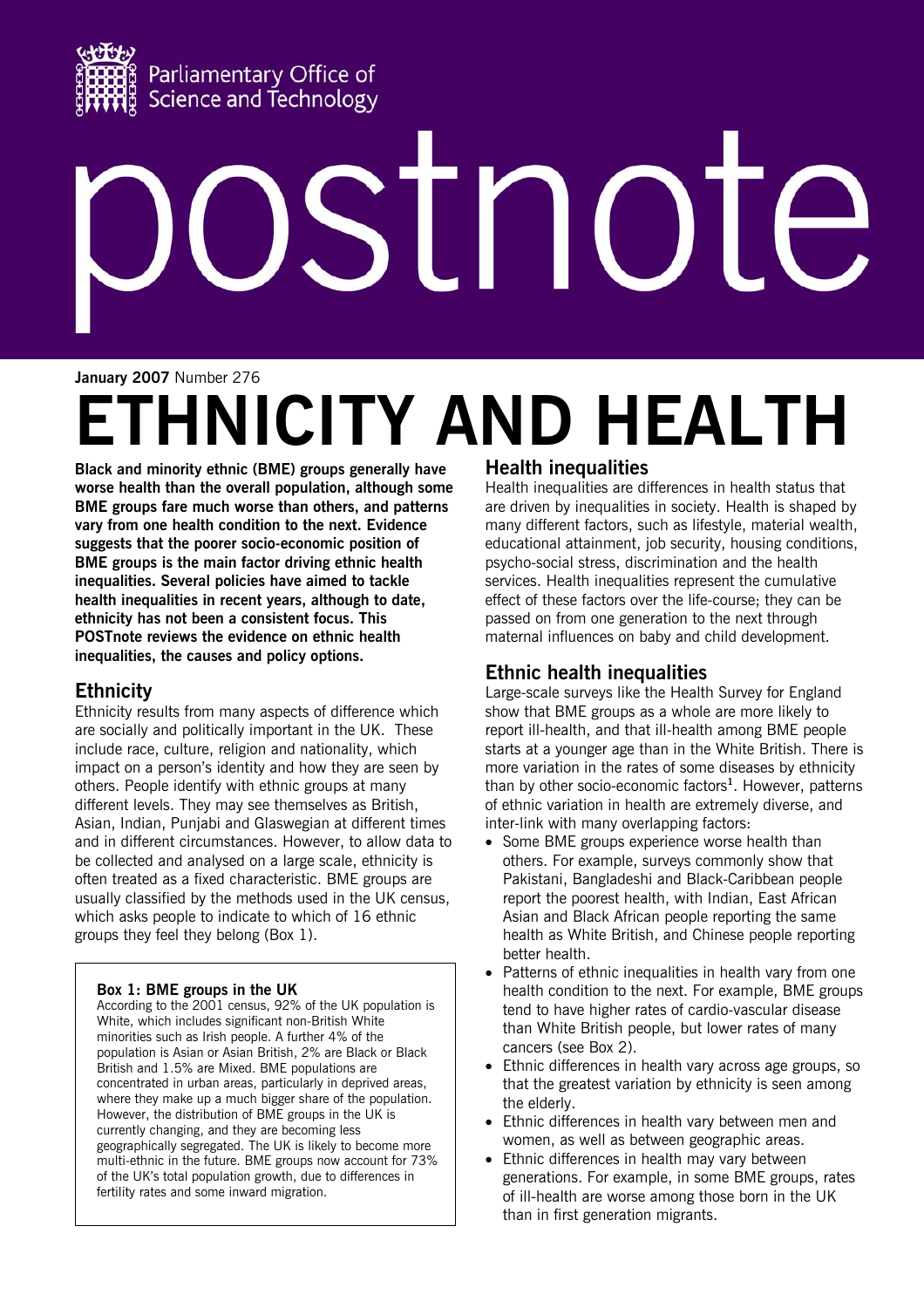#### **Box 2: Examples of ethnic health inequalities**

#### **Cardio-vascular disease (CVD)**

Men born in South Asia are 50% more likely to have a heart attack or angina than men in the general population. Bangladeshis have the highest rates, followed by Pakistanis, then Indians and other South Asians. By contrast, men born in the Caribbean are 50% more likely to die of stroke than the general population, but they have much lower mortality to coronary heart disease. Classical risk factors like smoking, blood pressure, obesity and cholesterol fail to account for all these ethnic variations, and there is debate about how much they can be explained by socio-economic factors. Many researchers think that there are biological differences between ethnic groups, and a lot of research has been carried out on the potential mechanisms.

#### **Cancer**

Overall, cancer rates tend to be lower in BME groups. For lung cancer, mortality rates are lower in people from South Asia, the Caribbean and Africa, which relates to lower levels of smoking. The highest mortality is found in people from Ireland and Scotland. Mortality from breast cancer is lower for migrant women than for women born in England and Wales. Researchers think this reflects the fact that it takes time to acquire the detrimental lifestyle and other risk factors associated with living in this country.

#### **Mental health**

Ethnic differences in mental health are controversial. Most of the data are based on treatment rates, which show that BME people are much more likely to receive a diagnosis of mental illness than the White British. Studies show up to 7 times higher rates of new diagnosis of psychosis among Black Caribbean people than among the White British. However, surveys on the prevalence of mental illness in the community show smaller ethnic differences. There is evidence of ethnic differences in risk factors that operate before a patient comes into contact with the health services, such as discrimination, social exclusion and urban living. There is also evidence of differences in treatment. For example, Black Caribbean and African people are more likely to enter psychiatric care through the criminal justice system than through contact with the health services. Some researchers suggest that psychiatrists diagnose potential symptoms of mental illness differently depending on the ethnicity of the patient.

# **Use of health services by BME groups**

Ethnic differences in health service delivery and the uptake of services have been reported, although this varies between different parts of the NHS. There are some positive findings. For example, most BME groups access primary care at rates as high as the general population (in relation to need). However, there is also some evidence of lower access to hospital care among BME groups. For example, South Asians have been found to have lower access to care for coronary heart disease. Looking at prevention, rates of smoking cessation have been lower in BME groups than in White groups. In addition, rates of dissatisfaction with NHS services are higher among some BME groups than their White British counterparts. For instance, South Asians report poorer experiences as hospital inpatients, according to Healthcare Commission patient surveys.

# **Causes of ethnic health inequalities**

Many BME groups experience higher rates of poverty than the White British, in terms of income, benefits use, worklessness, lacking basic necessities and area deprivation<sup>2</sup>. Much of the variation in self-reported health between and within BME groups can be explained by differences in socio-economic status<sup>3</sup>. However, there is a complex interplay of factors affecting ethnic health, such as the long-term impact of migration, racism and discrimination, poor delivery and take-up of health care, differences in culture and lifestyles, and biological susceptibility (Box 2).

# **Health inequalities policies**

A number of recent policy developments have aimed to tackle health inequalities. Sir Donald Acheson's *Independent Inquiry into Inequalities in Health* (1998) was a key initiative which put health inequalities onto the policy agenda. It put a strong emphasis on the effects of wider inequalities, poverty and social exclusion on health inequalities. Subsequent policies have broadly recognised the issues as multi-faceted and inter-linked. Twelve departments signed up to cross-government work on health inequalities in the Treasury's *Tackling Health Inequalities: A Programme for Action* (2003). To date, the main policy targets have focussed on socio-economic class and area deprivation, rather than ethnic inequalities (Box 3).

#### **Box 3: Health inequalities targets**

The *NHS Plan* (2000) committed to two national Public Service Agreement (PSA) targets to reduce health inequalities, which were set in February 2001:

- To reduce by at least 10% the gap between the fifth of local authorities with the worst health and deprivation indicators (the Spearhead Areas) (Box 6) and the population as a whole, by 2010.
- To reduce by at least 10% the gap in infant mortality between routine and manual groups and the population as a whole, by 2010.

Since then, a number of local authorities have agreed health inequalities targets as part of their Local Area Agreements. In some cases, the targets attract financial incentives through the reward element initiative (formerly Local PSAs). Local authorities, their partners and communities have been encouraged to collaborate on delivery in the hope of ensuring greater accountability for meeting the targets. Nonetheless, evidence shows that health inequalities have increased nationally since 1997. For instance, for the targets above the gap in life expectancy has increased by 2% for men and 8% for women, while the gap in infant mortality has increased by 6%. However, some of the Spearhead Areas are making progress on the life expectancy target (Box 6).

# **Tackling ethnic health inequalities**

The Acheson Inquiry made three recommendations for reducing ethnic health inequalities. These were that:

- policies on reducing socio-economic inequalities should consider the needs of BME groups;
- services should be sensitive to the needs of BME groups and promote awareness of their health risks;
- the needs of BME groups should be specifically considered in planning and providing health care.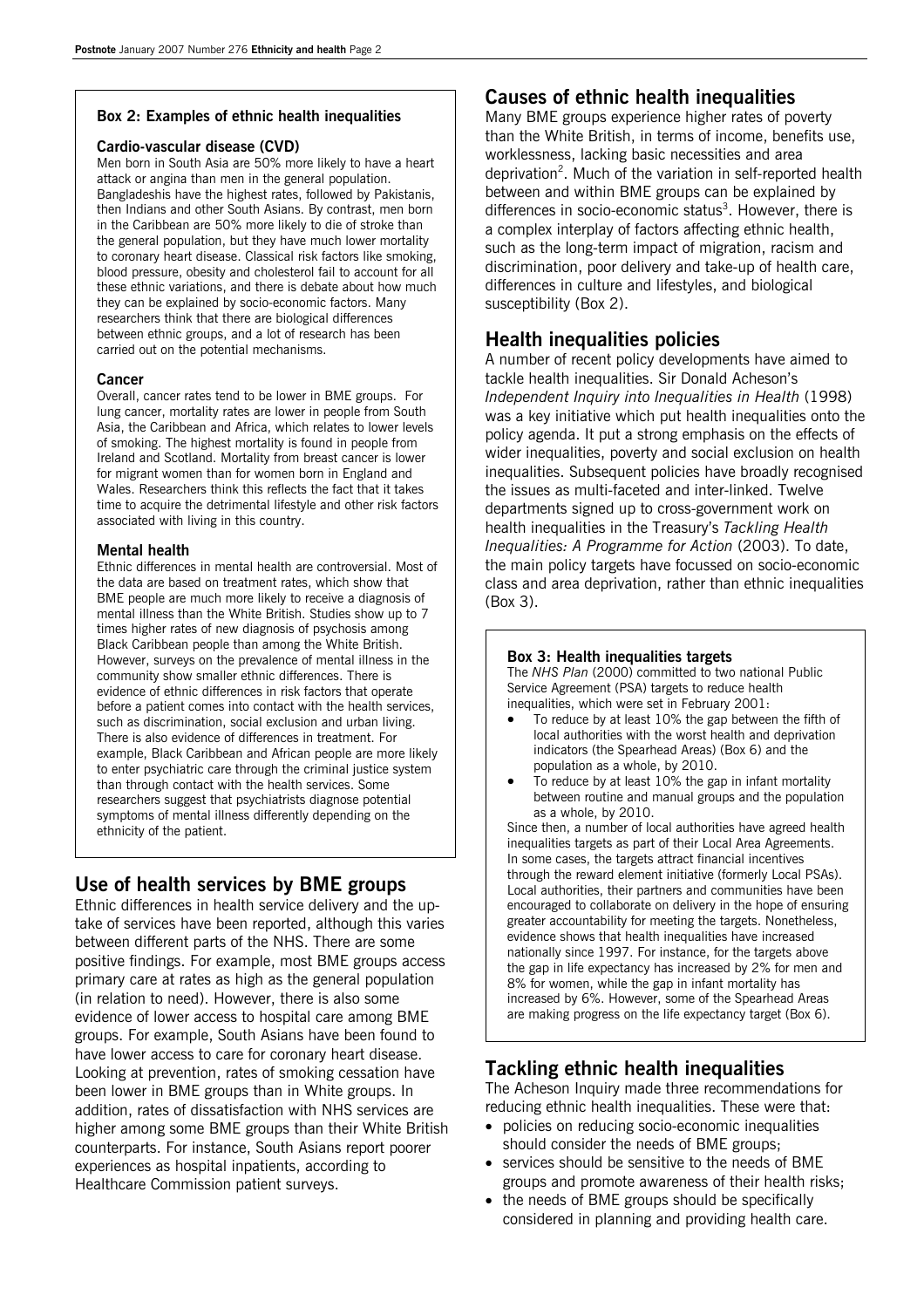However, ethnicity has not been a consistent focus of health inequalities policies to date, and few policies have been specifically targeted at BME groups<sup>4</sup>. Two important cross-cutting factors affecting the feasibility and likelihood of action on ethnic health inequalities are the availability of data on ethnicity, and legal obligations towards racial equality.

## **Ethnicity data**

Large-scale surveys are currently the most useful source of data on ethnic health. For example, under its current design, the Health Survey for England measures ethnic health inequalities every five years. However, ethnicity is not recorded at death registration, so mortality can be estimated only by country of birth. There is also a lack of regular, accurate data to monitor ethnic variation in the use of NHS services. Currently the collection of ethnicity data is only mandatory in secondary care. The Department of Health's (DH) Quality of Outcome Framework recently introduced a small financial incentive to GP practices that have complete ethnicity data on their patient profiles. However, the patchy ethnicity data in primary care undermine the planning and evaluation of policy and precludes the monitoring of changes over time. The Commission for Racial Equality (CRE) has recommended that the DH accelerates its implementation of ethnic monitoring. The electronic patient record should make this easier. In addition, the Audit Commission has highlighted the need to understand better how evidence can be used to bring about change in racial equality. The London Health Observatory has produced a tool to guide NHS bodies in using ethnic data for health impact assessment.

# **Legal obligations**

Under the Race Relations Amendment Act (2000), all public bodies have a legal obligation to outlaw racial discrimination and promote equal opportunities by:

- producing a Racial Equality Scheme;
- carrying out a Race Equality Impact Assessment on all new and proposed policies;
- monitoring outcomes by ethnic group.

However, a King's Fund review of 300 Primary Care Trusts (PCTs) found that a third did not comply with the Act. The CRE, which is responsible for monitoring progress on race equality, wrote to the DH in summer 2006 about progress on compliance with the Act.

# **Health care**

Health care and NHS funding have been the central focus of health inequalities policies<sup>5</sup>. Besides issues of poor health provision in deprived areas, policies have also explicitly focussed on equity between ethnic groups. The main approach has been to identify good practice in racial equality and then try to mainstream the strategies throughout the health services.

### **Delivering equity in health care for BME groups**

The government's commitments to improving health service use by BME groups are laid out in the DH's *Race Equality Scheme 2005-2008*. The most action on ethnic inequalities is taking place in mental health services. The government has set specific goals under the Delivering Racial Equality (DRE) initiative (Box 4).

#### **Box 4: Delivering racial equality (DRE) in mental health care**

NHS mental health services were accused of institutional racism in the Independent Inquiry into the institutionalization and death of David Bennett, a Black Caribbean psychiatric inpatient. In 2005, the DH responded with DRE. This commits PCTs to providing race equality training in their mental health services, and appointing race equality leads and community development workers. DRE is being rolled out in specific PCTs called Focused Implementation Sites. However, some critics think the goals of DRE are inappropriate as they do not take underlying ethnic differences in prevalence and need into account. Others support the goals of DRE, but feel that it is undermined by a lack of accountability. They argue that DRE has been implemented patchily, relying too much on the commitment of specific individuals in PCTs, and that the funding for the initiatives has not been ring-fenced<sup>6</sup>. In October 2006, the Minister of State for Health Services wrote to the heads of Strategic Health Authorities and PCTs reminding them of their commitments to DRE.

# **Good practice**

The DH has commissioned a number of initiatives to generate or collate good practice in race equality, such as *Pacesetters*, *Race for Health* and the *NHS Specialist Library for Ethnicity and Health,* tackling problems such as barriers to access, language and cultural competence (Box 5). However, the lack of baseline data on ethnicity makes it difficult to evaluate the impact of such projects, which in turn makes it hard to identify good practice.

### **Box 5: Race for Health**

Race for Health is a DH funded programme which seeks to embed racial equality into the mainstream of health and social care. Initially, 13 PCTs were included in the programme. In early 2007, a further 12 PCTs will be added, so that there will be at least two in each Strategic Health Authority. Although most of the PCTs in the programme are urban and have large and concentrated BME populations, some rural PCTs are also included, like Shropshire County where only 1.2% of the population is from BME groups. Such PCTs face tough challenges in providing appropriate services to sparse BME populations, but the solutions will be increasingly important as these are the types of areas with the fastest BME population growth.

### **Structural reforms to the NHS**

In recent years there have been major reforms to the structure of the NHS. The role of PCTs has been expanded, and changes have been made in practicebased commissioning, patient involvement, patient choice, competition, and the plurality of providers. Advocates argue that these reforms will make it easier to tailor services for specific local populations, thus helping to meet the needs of BME groups. The DH has sponsored the *Mosaic* programme, which aims to develop good practice in procurement based on CRE guidelines. However, critics have expressed concerns that BME and other deprived groups may not benefit from the choice initiative and have called for called for the reforms to be examined for their overall impact on equalities.